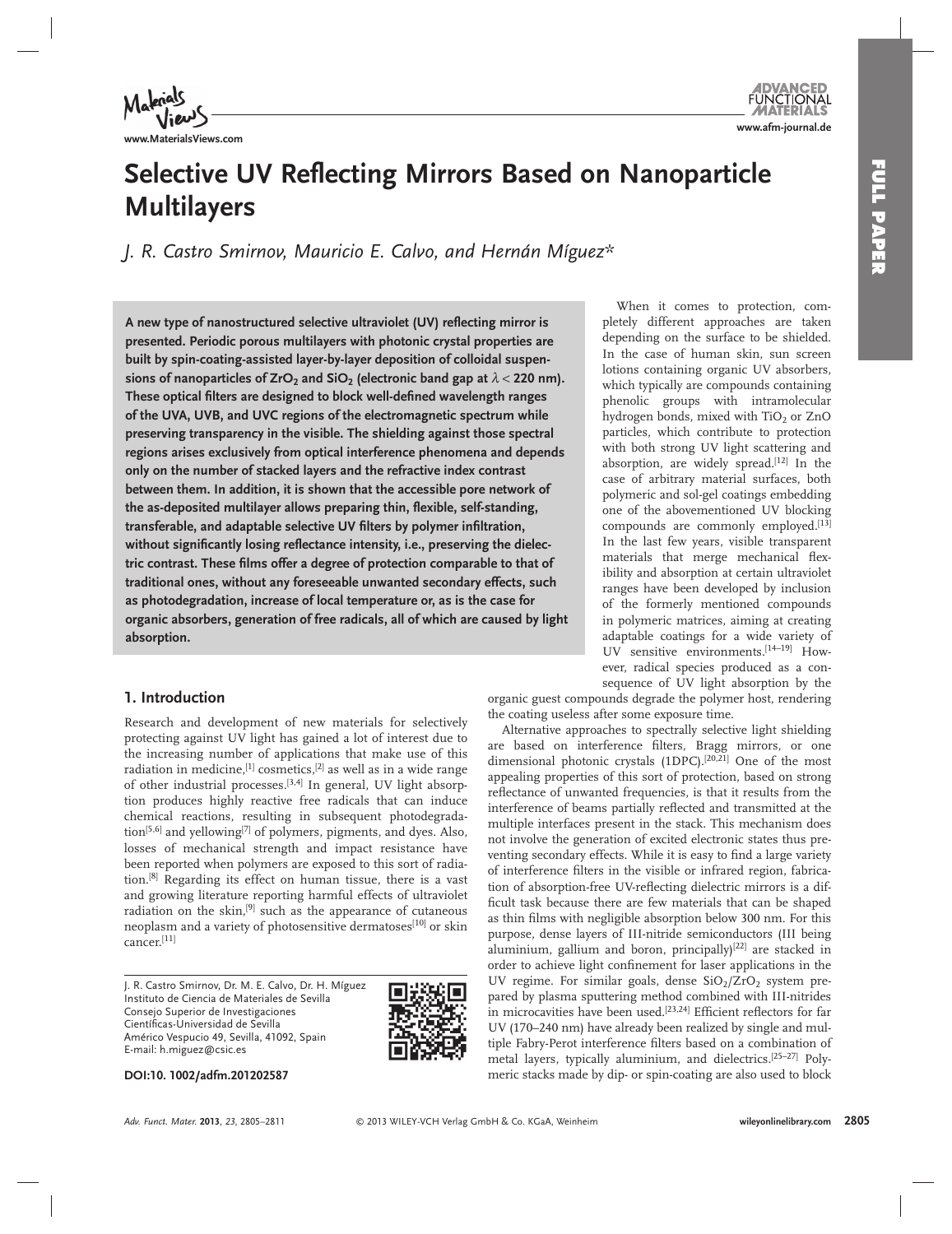UV by optical interference effects but, due to the low refractive index contrast existing between them, from 50 to 100 layers are typically needed to achieve significant reflectance values in a narrow spectral range.<sup>[28,29]</sup> A recent successful attempt to create an ordered material that reflects selectively UV radiation near 300 nm was based on the structuring of a block copolymer by collective osmotic shock.<sup>[30]</sup>

Recently, porous 1DPC consisting of  $SiO<sub>2</sub>$  and  $TiO<sub>2</sub>$  nanoparticles as building blocks were developed<sup>[31]</sup> and rapidly spread as their applications in different fields were explored.<sup>[32]</sup> Related to the research discussed here, our group recently proved that these optical structures can be infiltrated with either dissolved polymers<sup>[33]</sup> or monomers<sup>[34]</sup> to obtain a hybrid 1DPC that can be lifted off the substrate. Although this is a means to attain highly efficient visible and near infrared mirrors, be they flexible or rigid, their application to the UV range is hindered by the electronic band gap of TiO<sub>2</sub> ( $E_{\rho} \approx 3.2$  eV), photonic effects being screened by the strong absorption of  $TiO<sub>2</sub>$  at wavelengths below 350 nm.

Herein we present a series of photonic crystal films capable of efficiently blocking different UV wavelength ranges comprised between  $\lambda = 200$  nm and  $\lambda = 400$  nm. Our arrangement is based on a porous multilayer structure made by the alternated deposition of layers of  $ZrO<sub>2</sub>$  nanocrystals of strictly controlled pore size distribution, which we tailor from the synthesis, and  $SiO<sub>2</sub>$  nanoparticles. The large electronic band gaps of the materials employed implies that no optical absorption will prevent the observation of the interference effects sought after. Also, the high refractive index contrast between the different types of nanoparticle layers gives rise to intense Bragg reflections at the targeted wavelengths. In addition, due to the open porosity of the thin layers forming the optical nanostructures, a UV transparent polymer, poly(dimethyl)siloxane (PDMS), could be infiltrated in the structure to yield self-standing, flexible, visibly transparent, transferable, and adaptable highly reflecting filters for UV radiation protection that operate only based on interference effects.

# **2. Results and Discussion**

#### **2.1. Microstructural Characteristics**

 The goal to attain visibly transparent UV shields based only on interference effects imposed the use of materials that do not present any optical absorption in that range. The choice of  $SiO<sub>2</sub>$ and  $ZrO<sub>2</sub>$  nanoparticles as building blocks of the multilayers was then mainly determined by their large electronic band gap, which results in lack of optical absorption from the near infrared down to almost  $\lambda = 220$  nm. While colloidal suspensions of SiO<sub>2</sub> particles had been previously used to make porous mirrors, in general combined with  $TiO<sub>2</sub>$  nanocolloids,<sup>[31]</sup> the preparation of  $ZrO<sub>2</sub>$  colloids that could be integrated in an optical quality multilayers by dip- or spin-casting required the modification of already existing sol-gel processing techniques.<sup>[35]</sup> Peptization in acid medium allows controlling particle size in the desired range, while dialysis provides the necessary surface charge to realize the layer by layer assembly of  $ZrO<sub>2</sub>$  particles from methanol/water suspensions. It should be mentioned that particles



Figure 1. Volumetric particle distribution size of colloidal nanoparticles made of  $ZrO<sub>2</sub>$  (black triangles) and  $SiO<sub>2</sub>$  (grey circles).

obtained by other ZrO<sub>2</sub> sol-gel synthesis tested were proven to yield poor optical quality multilayers. In **Figure 1** we show the particle size distribution of both types of colloids used in this work. Particle sizes do not exceed the few tens of nanometers (distribution size maxima located at 8 nm and 25 nm for  $ZrO<sub>2</sub>$ and  $SiO<sub>2</sub>$ , respectively). This is a strict requirement to minimize diffuse scattering of both UV and visible light. In addition, size distribution of the particles is narrow enough as to allow the formation of smooth interfaces between the layers of  $SiO<sub>2</sub>$  and  $ZrO<sub>2</sub>$  in the multilayer.

 Field emission scanning electron microscopy (FESEM) images of the cross sections of the multilayers, obtained detecting secondary and backscattered electrons, are shown in **Figure 2** a,b, respectively. Secondary electron image reveals a periodic structure in which the spherical morphology of the bigger  $SiO<sub>2</sub>$  particles can be recognized, while the layers made of the smaller  $ZrO<sub>2</sub>$  particles appears as an almost continuous layer. A backscattered electron image taken from the same sample region discloses clearly continuous and smooth interfaces between consecutive layers, brighter fringes corresponding to denser  $ZrO<sub>2</sub>$  layers. This picture reveals the absence of significant interpenetration that could negatively influence the refractive index contrast and hence the intensity of Bragg reflections from the structure. From these images, we estimate the average thickness of each type of film present in the multilayer, which in this particular case turns out to be around 40 nm for  $ZrO<sub>2</sub>$  slabs and 70 nm for  $SiO<sub>2</sub>$  ones. FESEM analysis puts in evidence that



Figure 2. FESEM images of the same region of the cross section of a 20 layer  $SiO<sub>2</sub>/ZrO<sub>2</sub>$  1DPC deposited onto a silicon substrate, obtained using a) secondary and b) backscattered electron detection. Scale bar is 1 µm in both figures.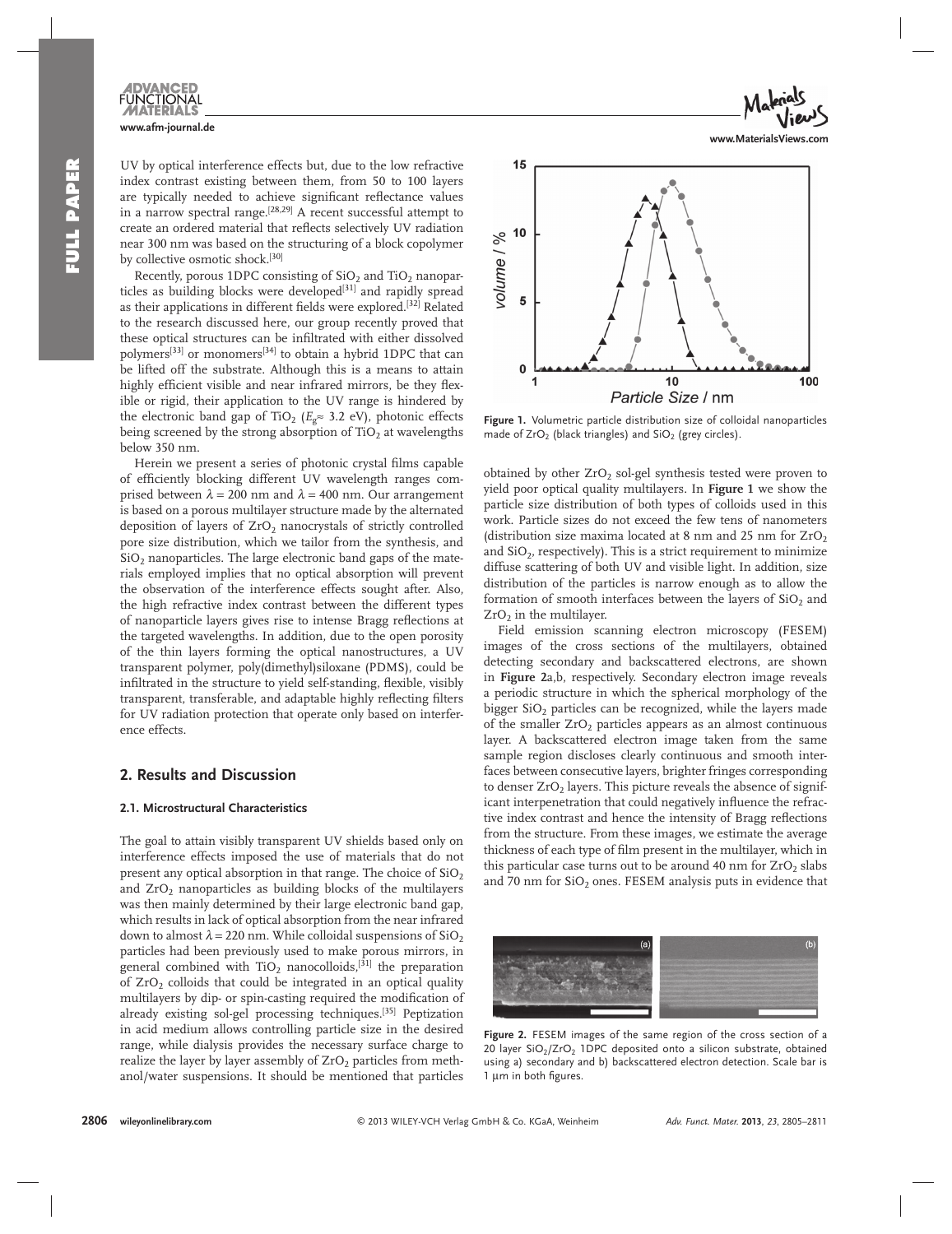



**www.MaterialsViews.com**

up to 20 layers can be stacked by spin coated assisted layer by layer deposition without an intermediate thermal treatment, in general necessary for other combinations of metal oxides.<sup>[36]</sup> Thus, the particular surface interaction between  $SiO<sub>2</sub>$  particles and dialyzed  $ZrO<sub>2</sub>$  ones seem to favor the formation of thicker film piles at room temperature, which is in turn convenient for the preparation of flexible films from them (vide infra). It should be mentioned that nanoparticle films are stable against disassembly in the same dispersion medium from which they were deposited.<sup>[37]</sup> Detailed studies on the mechanical stability of colloidal assemblies propose that particles are likely to be held together by bridges of water hydrogen bonded to the surface, which act as a cement for the structure.<sup>[38]</sup>

#### **2.2. Optical Properties**

#### *2.2.1. One Dimensional Photonic Crystals*

Periodic stacking of  $ZrO<sub>2</sub>$  and  $SiO<sub>2</sub>$  layers gives rise to a modulation of the refractive index in one dimension of the space and, therefore, to its behavior as a one dimensional photonic crystal. A distinct optical feature associated to that periodicity is the presence of a maximum in the reflectance spectra, resulting from the interference of incident light beams partially reflected and transmitted at the interfaces between layers. The method proposed here allows locating this maximum, also referred to as Bragg peak, at different UV wavelength ranges, as illustrated by the series of total reflectance  $(R_T)$  spectra plotted in **Figure** 3a. These have been measured from a set of porous  $ZrO_2/SiO_2$  1DPC deposited on a quartz substrate at different final rotation speeds or using different particle concentrations in the precursor suspensions. Complementarily, we measure the total transmittance  $(T_T)$ spectra of the coatings, which are shown in Figure 3b. Both families of spectra were acquired using an integrating sphere (see Experimental Section). It is clearly observed that samples can be designed to reflect well-defined spectral ranges in different sub-regions of the ultraviolet spectrum, namely, UVA (from 400 nm to 315 nm), UVB (from 315 nm to 280 nm) and part of UVC (from 280 nm to 100 nm). Significant peak intensity (80%) and width ( $\Delta \lambda$  = 50 nm, 0.68 eV) are attained for the number of unit cells  $(N = 10)$ , a unit cell being defined as a  $SiO<sub>2</sub>/ZrO<sub>2</sub>$  bilayer) herein stacked as a consequence of the high refractive index contrast between the  $SiO<sub>2</sub>$  and  $ZrO<sub>2</sub>$  layers. We estimated the absorptance as  $A = 1 - R_T - T_T$  (see Figure 3c) to establish the threshold in which optical losses in the multilayer are significant. Most of the samples absorbs near 50% of incident light at  $\lambda = 220$  nm (5.63 eV), as a consequence of interband absorption in  $ZrO<sub>2</sub>$  layers. It can be observed also that, as the position of the Bragg peak shifts to lower wavelength, some overlap with the absorption starts to be significant, which distorts the reflectance and the transmittance spectra for  $\lambda$  < 220 nm. The detected fluctuations in absorptance under 3% at longer wavelengths are due to geometrical restrictions to full solid angle light detection in the integrating sphere.<sup>[39]</sup> This analysis reveals that the UV shield effect, plotted as transmittance in Figure 3b, is totally due to reflection by the film. In addition, the transparency of the samples in the visible region



**Figure 3.** a) Total reflectance, b) total transmittance, and c) absorptance from  $ZrO<sub>2</sub>/SiO<sub>2</sub>$  interference films. All films were deposited using the same spin coating protocol ( $\omega$  = 6000 rpm and  $\gamma$  = 11 500 rpm/s) but precursor suspensions with different nanoparticle concentrations (expressed as  $[SiO<sub>2</sub>wt\%, ZrO<sub>2</sub>wt\%]$ : [1.0, 2.5] (solid black); [1.5, 2.5] (solid grey); [2.0, 2.5] (short dash dark grey); [2.25, 2.5] (solid dark grey); [2.25, 3.0] (solid light grey); and [2.5, 3.0] (short dash black). Unit cell thicknesses were 75 nm, 80 nm, 95 nm, 105 nm, 110 nm, and 125 nm, respectively. Total number of unit cells was 10 in all cases.

(390–750 nm), estimated according to standard methods commonly employed to determine light transmittance of solar radiation for glazing in buildings (ISO 9050:2003), which takes into account the photopic response of the eye, is around 90% in all cases. This is due to the absence of both diffuse scattering, which is a consequence of the strict control over the particle size distribution in the precursor suspensions, and optical absorption. In line or ballistic transmission measurements were also performed and compared to total transmission ones in order to evaluate the amount of light deflected from the incident beam by effect of imperfections in the sample. Results are presented in Figure S1 in the Supporting Information. From them we can conclude that the density of defects has an almost imperceptible effect on the optical response of the coating.

From the fitting of the reflectance spectra we can estimate the refractive indexes,  $n_i$ , and the thickness,  $t$ , of the constituent layers using a code based on a transfer matrix formalism.<sup>[40]</sup> Layers' thickness were estimated from SEM images and used as input of the simulations, so that the only free parameters left were the refractive indexes of the individual layers. From this analysis, whose full details can be found in the Supporting Information (Figure S2), we extract  $n_{ZrO2} = 1.70$  and  $n_{SiO2} = 1.32$ ,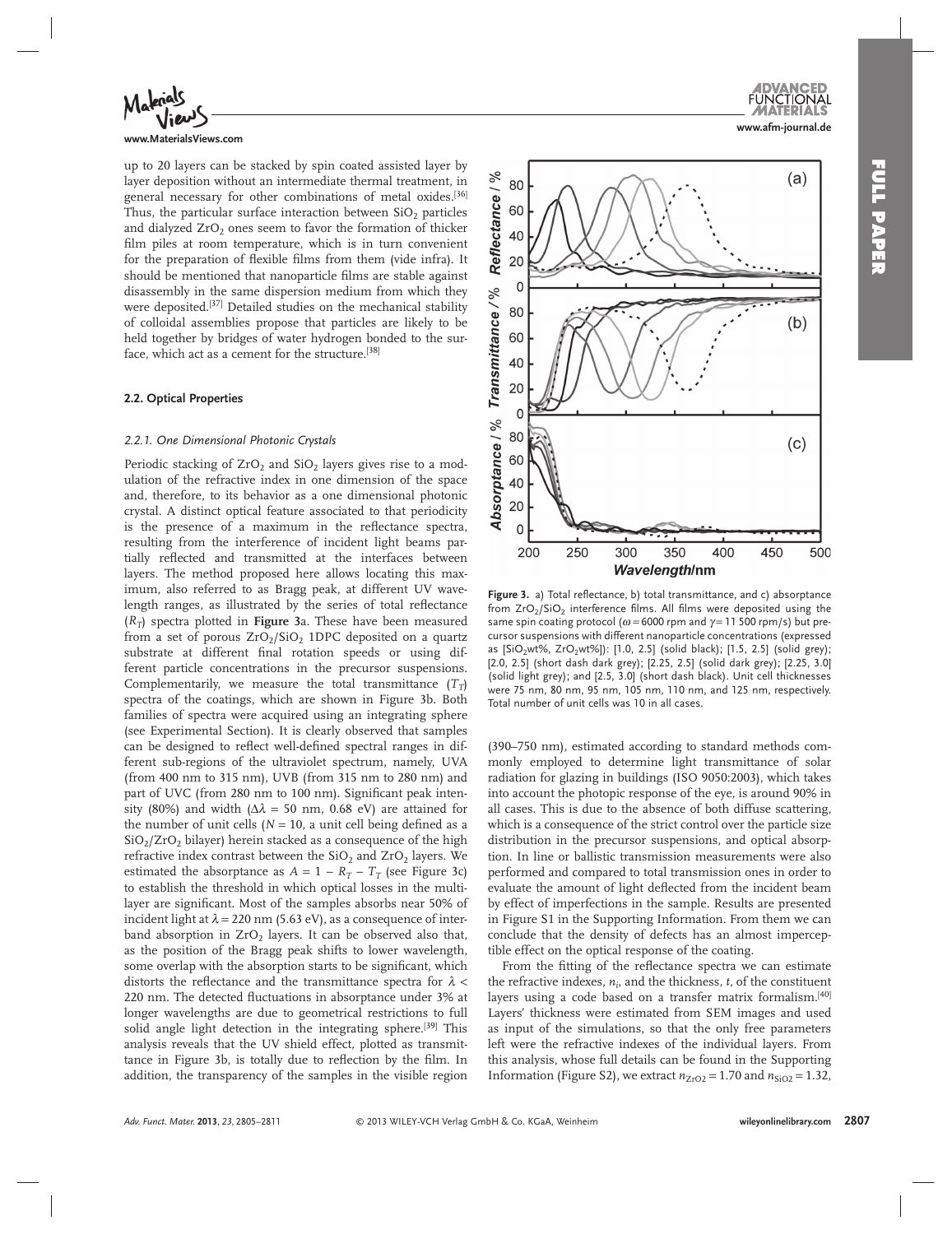which implies a pore volume fraction of 50% and 25% respectively. Values of 2.25 and 1.43 are taken for the refractive indexes of bulk  $ZrO<sub>2</sub>$  and  $SiO<sub>2</sub>$ .

#### *2.2.2. 1D Optical Resonators*

 Another type of photonic structure that can be designed with the formerly described nanoparticle films is an optical porous resonator, which is a multilayer system that presents a disruption of the periodicity, realized in our case by insertion of a thicker mid-layer of  $SiO<sub>2</sub>$  beads which will behave as an optical cavity. In terms of photon modes, the consequence of symmetry rupture is the generation of a permitted state at photonic band-gap frequencies, whose track is either a dip spectrally located within the reflectance maximum or the complementary peak in the transmittance minimum. Such features can be readily visualized in Figure S3a,b (Supporting Information). In this sample, the transmission window is designed to be near  $\lambda = 310$  nm. This type of systems are capable of blocking a wide region of the UV while still transmitting a narrow range of selected wavelengths and can be useful, for instance, to perform a selective photochemical reaction or polymerization of monomers. They may also be of interest for those phototherapy treatments in which irradiation with narrow UVB ranges, typically centered at  $\lambda =$ 311 nm, have long been proven as an effective means to treat skin diseases such as psoriasis<sup>[41]</sup> or vitiligo.<sup>[42]</sup> From a different perspective, resonant frequencies can be confined in the optical cavity, yielding the enhancement of the interaction between radiation and molecules or nanomateriales located in the cavity.<sup>[39]</sup> As shown in the previous section, the estimated absorptance  $(A = 1 - R_T - T_T)$  of the resonator show that all observed optical characteristics are purely due to interference effects.

#### **2.3. Flexible Photonic Structures**

#### *2.3.1. Flexible UV Protecting 1DPCs*

 Since the structures herein presented are porous, they are susceptible to be infiltrated with polymeric compounds to attain a hybrid coating that can eventually be lifted off and behave as a self-standing selective UV protecting film. In this case, we fill the interstitial space with oligomers of PDMS and then trigger the polymerization at a temperature of 110 °C, as described in previous reports.<sup>[15,34]</sup> A challenge to successfully achieve our goal is the very small average pore size present in  $ZrO<sub>2</sub>$  layers, since that could inhibit the diffusion of the oligomers to the deepest layers of the photonic structure. To overcome this obstacle, we infiltrate the structure by spin coating, which forces the deposited liquid phase to enter the voids of the porous multilayer. After that, in order to remove the hybrid film from the substrate, we introduce the sample in liquid nitrogen to reach a temperature below that at which the glass transition of PDMS occurs. Once removed from the Dewar and warmed back to room temperature, the 1DPC can be separated from the substrate. In **Figure 4** a we show reflectance spectra for seven flexible  $ZrO_2/SiO_2$  photonic crystals of different lattice constant. These experiments were made with samples made of 26 layers to reach close to 100% reflectance at 300 nm in the as deposited sample (see Figure S4, Supporting



Information). The Bragg peak intensity decreases after PDMS infiltration and lifting off, being then comprised in the range between 60% and 80% in all cases. The decrease in reflectance is due to the lowering of the refractive index contrast between  $SiO<sub>2</sub>$ and  $ZrO<sub>2</sub>$  layers upon filling of the polymer. These new hybrid polymer/metal oxide samples are mechanically stable and highly flexible, as the images displayed in Figure 4b demonstrate.

#### *2.3.2. Stacks of Hybrid Flexible Films*

The mechanical stability and flexibility of films of different lattice constant that shield against well-defined wavelength regions along the 200–400 nm range, as shown in Figure 4, open the way to blocking arbitrarily wide spectral regions by piling them up. In Figure 5 we show the reflectance spectra of a series of flexible stacks made of an increasing number of multilayers, each one displaying its characteristic Bragg peak at different spectral positions in the UV. Total reflectance, total transmittance and absorptance for stacks containing 1, 3, 5, and 7 films are shown in Figure 5. Films were attached sequentially, starting from the one reflecting the shortest wavelengths up to the one reflecting closer to the blue region. As the number of photonic crystals increases, a wider spectral range is reflected, the entire UVC-UVB-UVA range being efficiently reflected for the case of 7 stacked films while maintaining a transparency of 60% in the visible region. The observed lowering of transparency with respect to a single deposited multilayer is due to the scattering by irregularities in the interfaces between the PDMS layers put in contact, the magnitude of the effect increasing with the number of films in the stack. Since multilayers are embedded in a thick PDMS matrix of smooth but not flat surface, interference effects between the different stacks are not detected in the optical properties of the pile. From the point of view of radiation protection, this simple method can be used to selectively shield against selected spectral regions, as well as to mimic or surpass the effect of a conventional UV absorbing material, as shown in what follows.

#### **2.4. Radiation Protection**

The ability of the  $SiO_2/ZrO_2$  flexible photonic crystal films, and stacks of them, to protect from UV light was tested by exposing commercial UV sensitive strips (Control Cure, UV FastCheck Strips, UV process supply Inc.) to the collimated and uniform radiation beam coming out from a solar simulator, employing different combinations of PDMS embedded multilayers to shield them. Detailed analysis of the color changes induced in the strips by effect of the exposure to UV light allows us quantifying the amount of energy they have received from the solar simulator. The performance of the  $ZrO_2/SiO_2$  interference mirrors as UV shields was compared to that of PDMS flexible films, in one case embedding  $TiO<sub>2</sub>$  nanoparticles, and, in the other, supporting a thin film of benzophenone-3, a widely employed organic UV absorber, also used in sunscreen lotions.<sup>[12]</sup> In both cases, UV light blocking occurs only as a consequence of absorption, since the  $TiO<sub>2</sub>$  particles employed are too small to give rise to diffuse scattering.

 UV sensitive strips were placed below different types of UV protecting films and then illuminated at 1 sun light intensity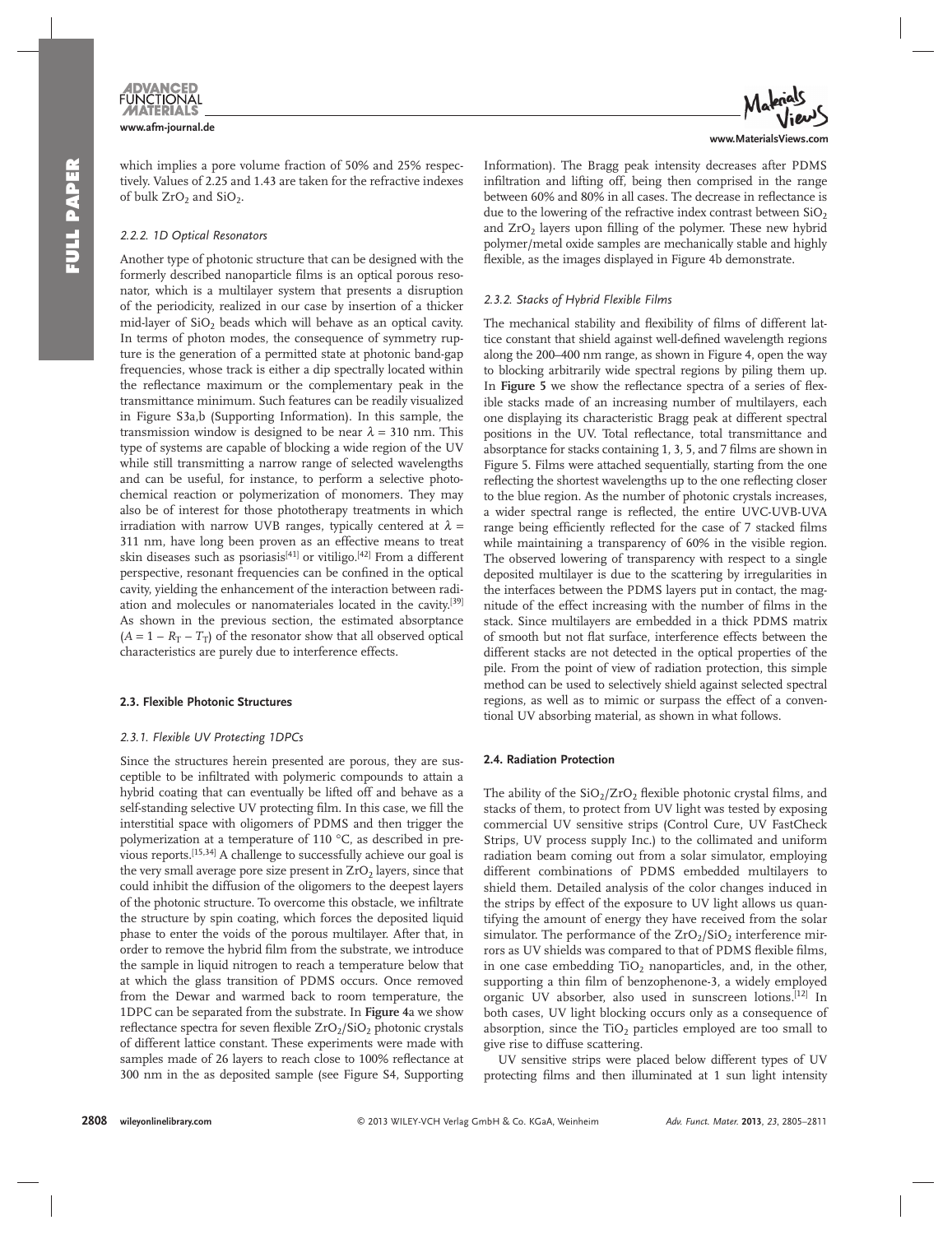

Figure 4. a) Total reflectance spectra of individual flexible hybrid ZrO<sub>2</sub>/SiO<sub>2</sub> photonic crystals. Multilayers displaying Bragg reflections from the UV to the visible were prepared using the same spin coating parameters but precursor suspensions with different nanoparticle concentrations (expressed as [SiO<sub>2</sub>wt%, ZrO<sub>2</sub>wt%]): [1.5, 2.5] (dash grey); [2.0, 2.5] (solid black); [2.25, 2.5] (solid grey); [2.25, 3.0] (dash black); [2.5, 3.0] (grey); [3.0, 2.5] (dash light grey); and [4.0, 2.5] (solid light grey). b) Photographs of hybrid self-standing PDMS/ZrO2/SiO2 multilayer films.



Figure 5. Total reflectance (black solid line), total transmittance (grey solid line) and absorptance (estimated as  $1 - R_T - T_T$ , black dotted line) spectra of different stacks of the flexible multilayer containing films shown in Figure 4a. The number of samples piled up is: a) 1, b) 2, c) 3, d) 5, and e) 7.

(AM1.5, 1000  $\text{W/m}^2$ ) during the same time. Films tested were: 1) a stack of multilayers that blocks the full UV region (sample  $ML_A$ ); 2) another Bragg mirror pile that mimics the absorption profile of TiO<sub>2</sub> (sample ML<sub>B</sub>); 3) a PDMS film containing a layer of TiO<sub>2</sub> nanoparticles with the same thickness than the photonic crystal (approximately 1  $\mu$ m); 4) a PDMS film onto which a thin layer of benzophenone-3 was deposited; and 5) a PDMS film, to quantify the effect of receiving this amount of radiation without protection. In **Figure 6** a we show the energy per unit area received by the strips in each case. The corresponding transmittance spectra are plotted in Figure 6b. Remarkably the ability of the flexible interference mirror tandem  $ML_B$  to shield against UV rays is as good as that of a similar film of highly absorbing  $TiO<sub>2</sub>$  particles, while the performance of  $ML_A$  surpasses that of the film onto which benzophenone-3 was deposited. This shows that flexible photonic materials are suitable substitutes of inorganic or organic UV absorbers traditionally employed to dope polymers to the same end. The expected downshift of the spectral position of the reflectance peak for oblique angles of light incidence on multilayers, which follows a combination of Bragg and Snell laws, is in our case easily compensated by designing a stack of multilayers for which the longer cut-off wavelength is approximately 30 nm above the lower energy edge of the range to be blocked, since that is the peak shift measured at 45°. It should be noted that in order to make use of the protecting character of organic UV absorbers in a film, these compounds must be incorporated within the polymeric matrix, rather than deposited on top as it is done for the comparative study herein presented. Excited benzophenone is known to abstract hydrogen atoms from almost all polymers, thus generating radicals, which can be produced locally at high concentration and give rise to the degradation of the matrix. [43] Hence, one of the main advantages of integrating the nanostructured inorganic multilayers herein proposed is the absence of any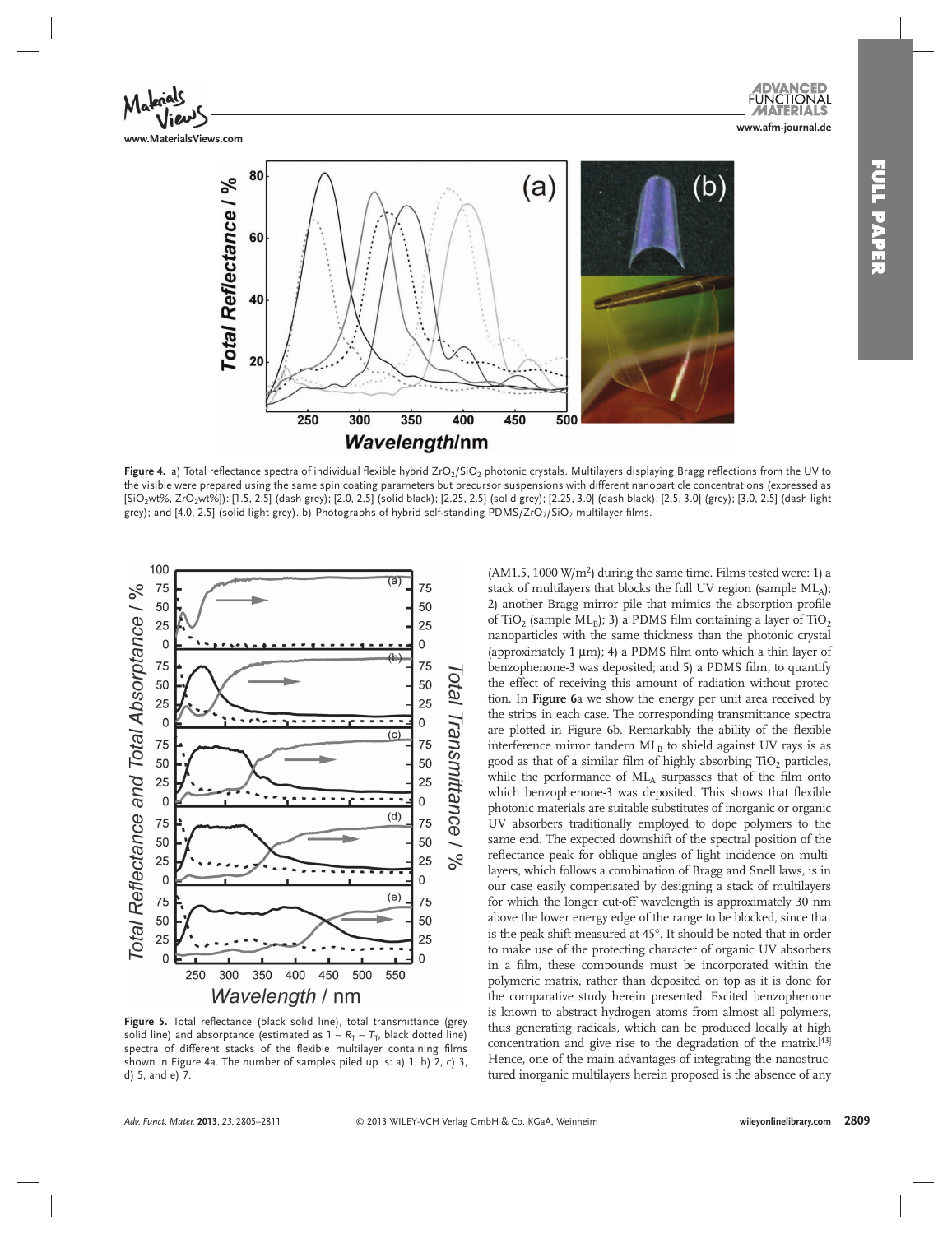# **FUNCTIONAL www.afm-journal.de**



Figure 6. a) Energy density received at the surface of UV sensitive strips covered with different flexible UV protective films and exposed to a solar simulator (AM 1.5 spectrum, 100 mW/cm<sup>2</sup>). Height of the bar represents the average value and the black line represents the standard deviation.  $ML_A$  and  $ML_B$  stands for different  $ZrO_2/SiO_2$  film stacks. b) Total transmittance spectra of the protecting films used in Figure 6a: pure PDMS or naked strip (black short dashed line),  $TiO<sub>2</sub>$  nanoparticle film embedded in PDMS (black solid line), benzophenone-3 deposited (light gray solid line) onto PDMS, MLA (black dot dashed line), and MLB (gray solid line).

sort of photodegradation of the polymeric matrix without compromising the achievable degree of UV protection. Also, degradation of the polymer typically results in yellowing of the film, strongly reducing its transparency after some time.

# **3. Conclusions**

 We have shown a method to prepare both rigid coatings and flexible self-standing films capable of efficiently protecting against UV radiation in desired and preselected wavelength ranges. The UV blocking effect arises exclusively from optical interference phenomena and depends only on the number of stacked layers and the refractive index contrast between them.



We demonstrate that these films may equal or outperform layers of similar thickness made of purely absorbing materials in terms of the degree of radiation protection achieved. These new materials offer a degree of protection comparable to that of traditional ones, but without any foreseeable unwanted secondary effects, such as photodegradation, increase of local temperature or, as it is the case for organic absorbers, generation of free radicals, all of them caused by light absorption.

## **4. Experimental Section**

*Preparation of Particle Suspensions*: ZrO<sub>2</sub> nanoparticle sols were synthesized using a procedure based on the hydrolysis of zirconium n-propoxide.<sup>[35]</sup> A stable colloidal suspension of  $ZrO<sub>2</sub>$  nanoparticles was achieved by the slow addition of zirconium n-propoxide (3.7 mL, 70%, Alfa Aesar) in Milli-Q water (50 mL) acidified with  $HNO<sub>3</sub>$  (1 mL, 65%, Prolabo) under strong stirring. Immediately after the addition of the zirconium alkoxide a white precipitate is formed. The complete peptization of the solid took place under room temperature for approximately 72 h. Next, the colloidal suspension was dialyzed against pure Milli-Q water in a membrane (MWCO = 10 000, Spectra/Pore) until  $pH = 3.5$ . The final dialysis  $pH$  was the parameter employed to control aggregation and thus particle size distribution. Finally, water was removed by distillation at reduced pressure and particles were re-suspended in methanol.  $SiO<sub>2</sub>$  nanocolloids were purchased from Dupont (LUDOX TMA, Aldrich). Both suspensions were diluted in methanol in concentrations ranging from 3 to 4 wt% for  $ZrO<sub>2</sub>$  and from 1 to 4 wt% for  $SiO<sub>2</sub>$  particles.

 Other methods involving the hydrolysis of zirconium alkoxide under the presence of tetralkylammonium salts in aqueous media did not lead to stable colloidal suspensions of  $ZrO<sub>2</sub>$  as poly-anion chains of  $Zr-O$ could not be broken by the ammonium salts. Steric repulsions due to the coordination of the alkyl chain to the oxide seemed to be insufficient to prevent aggregation. Commercial  $ZrO<sub>2</sub>$  suspensions were also tested without success.

*Deposition of Nanoparticle-Based 1D Photonic Crystals* : Photonic crystals were built by alternated deposition of  $ZrO<sub>2</sub>$  and  $SiO<sub>2</sub>$  nanoparticle suspensions, following a generic procedure previously reported.<sup>[31]</sup> Suspensions were deposited over quartz slides using a spin coater (Laurell WS-400E-6NPP), in which both the acceleration ramp and the final rotation speed could be precisely determined. Final speed was chosen between nominal value of 4500 and 6000 rpm and acceleration was set at 11 340 rpm  $s^{-1}$ . Suspensions were spun during 60 s. Sequentially, layers of different types of nanoparticles were deposited following the procedure described above. The process was repeated until the desired number of layers has been deposited.

*Polymerization within the Multilayer Interstices and Lifting-Off* : Elastomeric precursor and curing agent of PDMS (Sylgard 184, Dow Corning) was infiltrated depositing 0.5 g of the mix on top and then by spin coating (40 s, 700 rpm). After that, samples were maintained at room temperature during 24 h to facilitate the diffusion throughout the pore network. Next, PDMS was polymerized in a stove at 110 °C for 30 min. In order to lift off the flexible photonic structures, samples were immersed in liquid nitrogen  $(-196 °C)$ . Then samples were allowed to warm up to temperature before being lifted off the substrate.

*Optical and Structural Characterization*: Total reflectance  $(R_T)$  and total transmittance spectra  $(T_T)$  were obtained using a UV-visible scanning spectrophotometer (SHIMADZU UV-2101PC) attached to an integrating sphere. Spectrophotometer slits were adjusted to measure  $R<sub>T</sub>$  and  $T<sub>T</sub>$  with the same spot size. Absorptance (A) was calculated from independent measurements of  $T_T$  and  $R_T$  by using  $A = 1 - (R_T + T_T)$ . Film images were acquired using a SLR digital camera (Pentax Kx). FESEM images of the multilayers films deposited onto silicon were taken by using a microscope Hitachi 5200 operating at 5 kV.